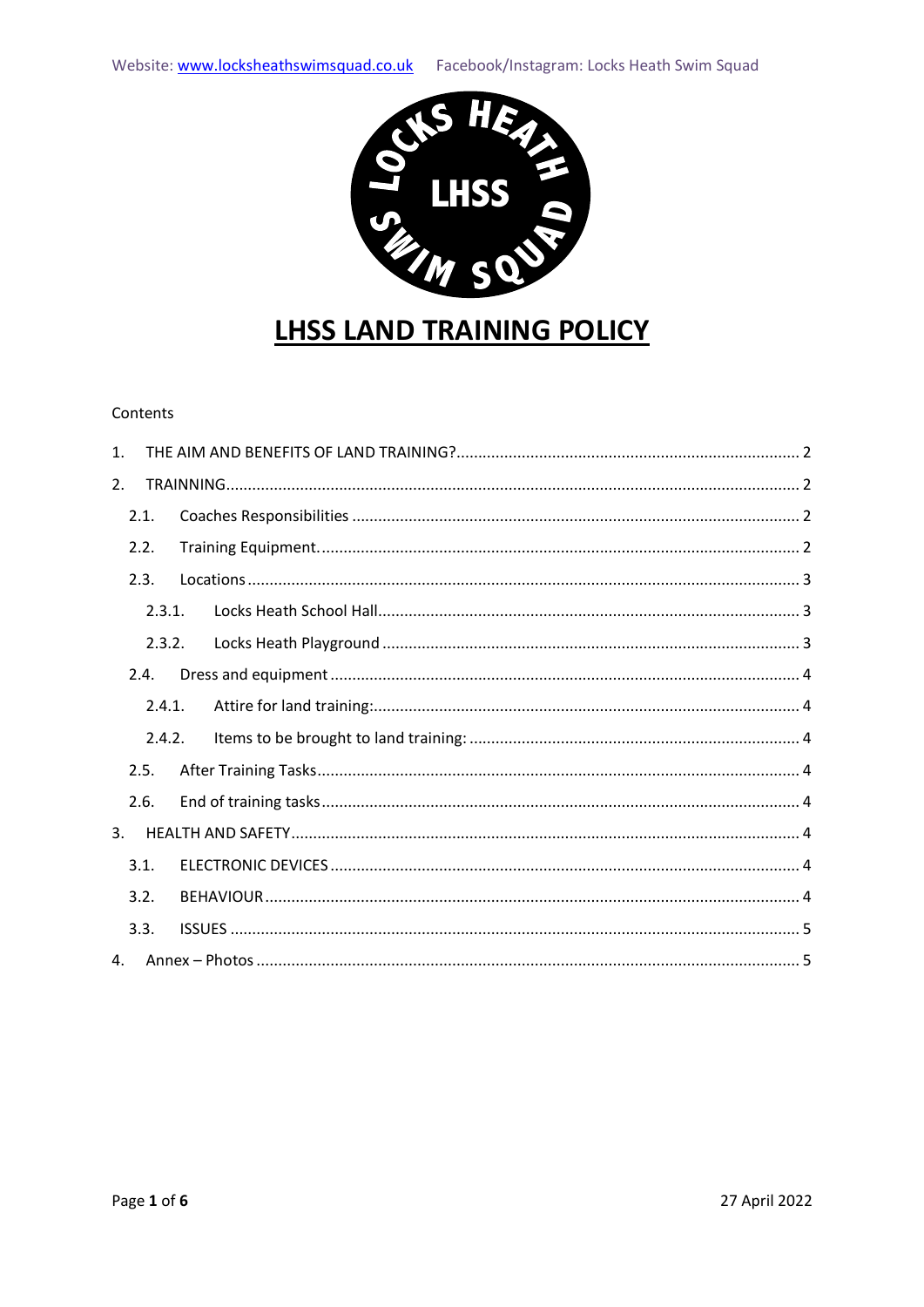## <span id="page-1-0"></span>1. THE AIM AND BENEFITS OF LAND TRAINING

Locks Heath Swim Squad (LHSS) is a competition-based club. As with all sports, standards keep improving as training methods improve. For some time, there has been justification for swimmers to engage in Land Training at an early stage. In line with this approach, LHSS incorporates 'Land Training' into the training program. The primary aim being to ensure our swimmers remain competitive through adolescence and hopefully into adulthood. At this early stage we aim to make land training fun and an effective in contrast with that conducted in the pool. The benefits are many and include:

- Enhanced performance through improving strength and conditioning.
- Improved co-ordination and flexibility, which is off benefit to starts, turns and all four strokes.
- Aids injury prevention through full body maintenance.
- Increased enjoyment which enhances motivation.

## <span id="page-1-1"></span>2. TRAINING

### <span id="page-1-2"></span>2.1. Coaches Responsibilities

The land training coach/s are responsible for all that takes place whilst swimmers are under their responsibility. This includes but not limited to the ensuring the following is carried or abided by:

- Ensuring the swimmers are correctly dressed for the occasion.
- Delivering training within the limits of the swimmers' abilities.
- Proving swimmers' permission to enter and participate in the school premises.
- Frequently reminding swimmers [3 monthly] of where the first aid box is stored, and the action to be taken should a defibrillator be needed.
- In an emergency and/or the need to evacuate, provide guidance to the assembly point. [Responsibility for the group lies, with the Land Training Coaches, Caretaker, Head Coach].
- On carrying out the above, ensure a roll call is taken and the situation reported to the person over all in charge, at the time.
- Clearing the hall and informing the Caretaker at the end of each session.

### <span id="page-1-3"></span>2.2. Training Equipment.

Equipment is available from any of three locations:

- a. In the school hall, there are several benches and two wall bars. [See Fig 1.](#page-4-1)
- b. In two cupboards next to the swimming pool, there are bibs, poles and training cards. [See Fig 2](#page-4-1).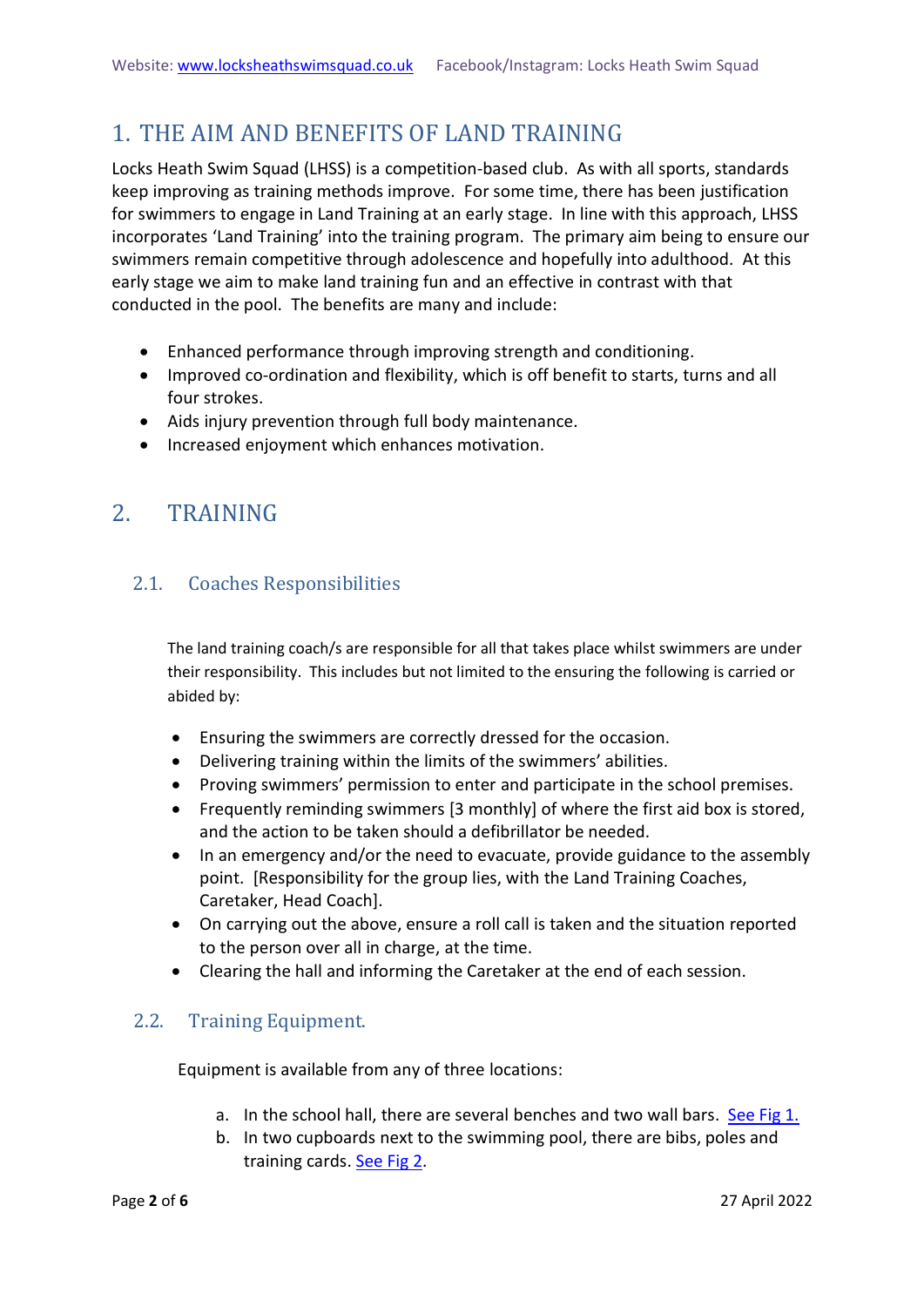c. Thirdly, permission has been granted to use the school sports equipment. A large selection of items are held in the storeroom to the rear of the pool facility. [See Fig 3.](#page-4-1) Access is obtained via the school Caretaker, Pete Marsland, contactable by mobile on 07534 500 738.

#### <span id="page-2-0"></span>2.3. Locations

#### <span id="page-2-1"></span>2.3.1. Locks Heath Junior School Hall

Meeting Point: Prior to entering the school, students are to meet at the side entrance. [See Fig 4.3.](#page-4-1)

Due to the nature of the hall before each session, consider and if applicable carry out the following:

- Check there are no loose trip hazards and dangerous items to fall on. Any found should be removed from the room.
- Fixtures at head height and below, deemed dangerous are to be covered with protection, for example mats. These items include power sockets, light switches, and items with sharp corners within the reach of the swimmers. [See fig 5](#page-4-1)
- Wall frames and all mats are available for used. [See Fig1-1 and Fig 1-2](#page-4-1)
- Training is only to take place with permission from the Head Coach and Caretaker.
- No wall-to-wall races are permitted
- No climbing the ropes or wall bars is permitted.

#### <span id="page-2-2"></span>2.3.2. Locks Heath Junior School Playground

- Meeting Point: Prior to training, students are to meet outside the swimming pool main entrance and wait for the coaches. They are free to venture outside, only in the immediate area and in eye shot until a coach appears.
- Coaches are to ensure the area to be used is adequate for the activities to be carried out and is a safe distance from the schools and natural hazards. The area available extends in all direction visible, when standing with back to the pool, and immediately outside the pool facility. Note, much of the school in now gated. [See Fig 6.](#page-4-1)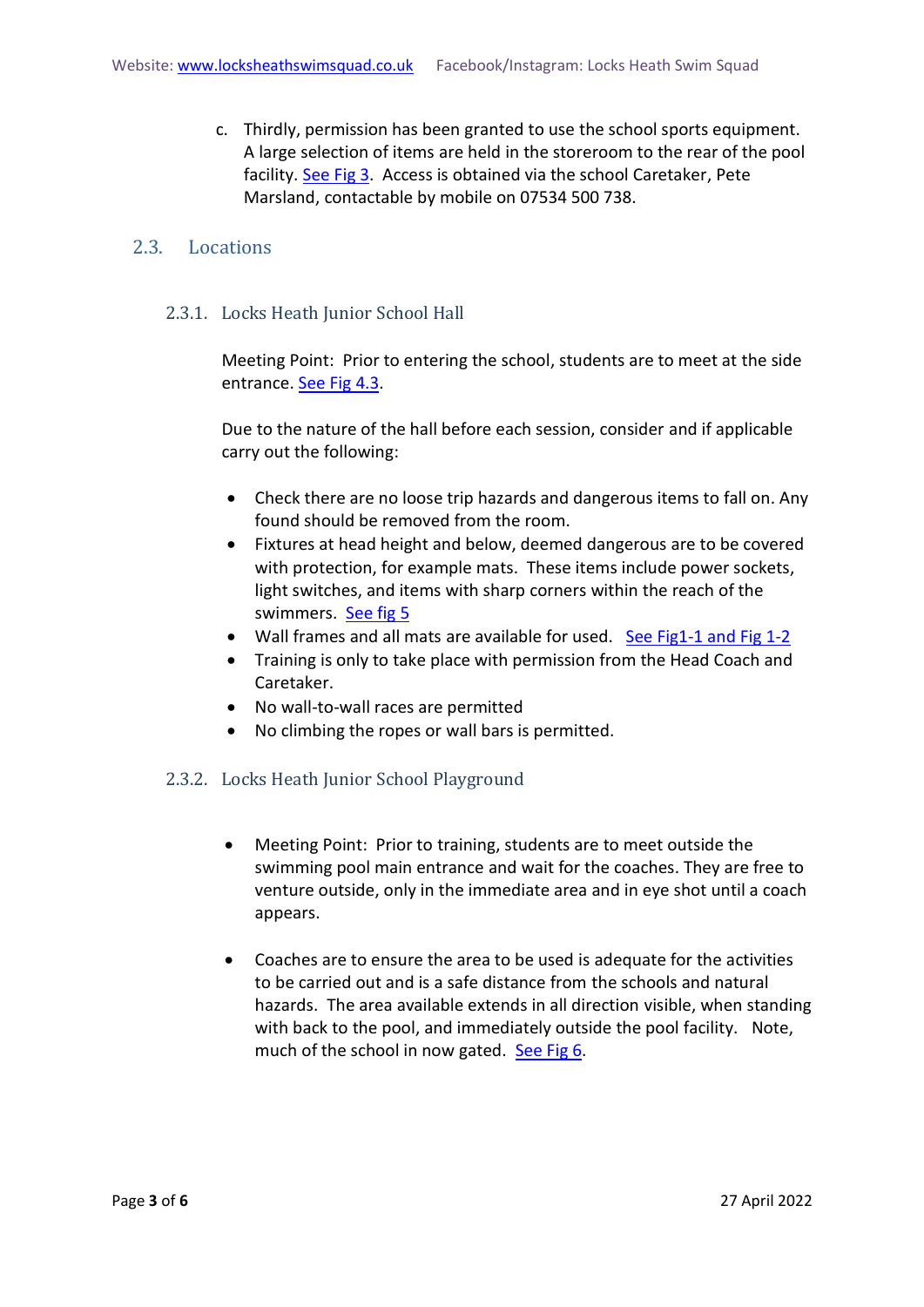#### <span id="page-3-1"></span><span id="page-3-0"></span>2.4. Dress and equipment

#### 2.4.1. Attire for land training:

- Shorts/leggings/joggers
- T-Shirt/Sweatshirt
- Sport trainers.
- Tracksuit for colder weather (optional)

#### <span id="page-3-2"></span>2.4.2. Items to be brought to land training:

- Exercise mat
- Skipping Rope
- Sports type drinks bottle (optional)

#### <span id="page-3-3"></span>2.5. After Training Tasks

• Any areas used are to be returned to the state it was in prior to the use, unless instructed differently by the School Caretaker.

#### <span id="page-3-4"></span>2.6. End of training tasks

- Swimmers exit the premises via the entrance they used.
- The Caretaker is informed when the LHSS Land Training is complete and as he is responsible for securing the school.
- Head Coach to be notified

### <span id="page-3-6"></span><span id="page-3-5"></span>3. HEALTH AND SAFETY

#### 3.1. ELECTRONIC DEVICES

For health and safety reason the following applies:

#### Accepted

• Fitness tracking watches may be worn, at the owner's risk

Not accepted

- Mobile phones are not allowed in the gym and if brought to the gym, they are to be left in the swimmers' bag
- Headphones/ear buds are not permitted
- No food is allowed in the hall.

#### <span id="page-3-7"></span>3.2. BEHAVIOUR

Positive behaviour is encouraged, and with that aim, swimmers are encouraged to:

- Get involved.
- Mix and encourage their peers.
- Be enthusiastic and keen to exercises to the best of their ability.
- Question, and understand the benefits of the exercises.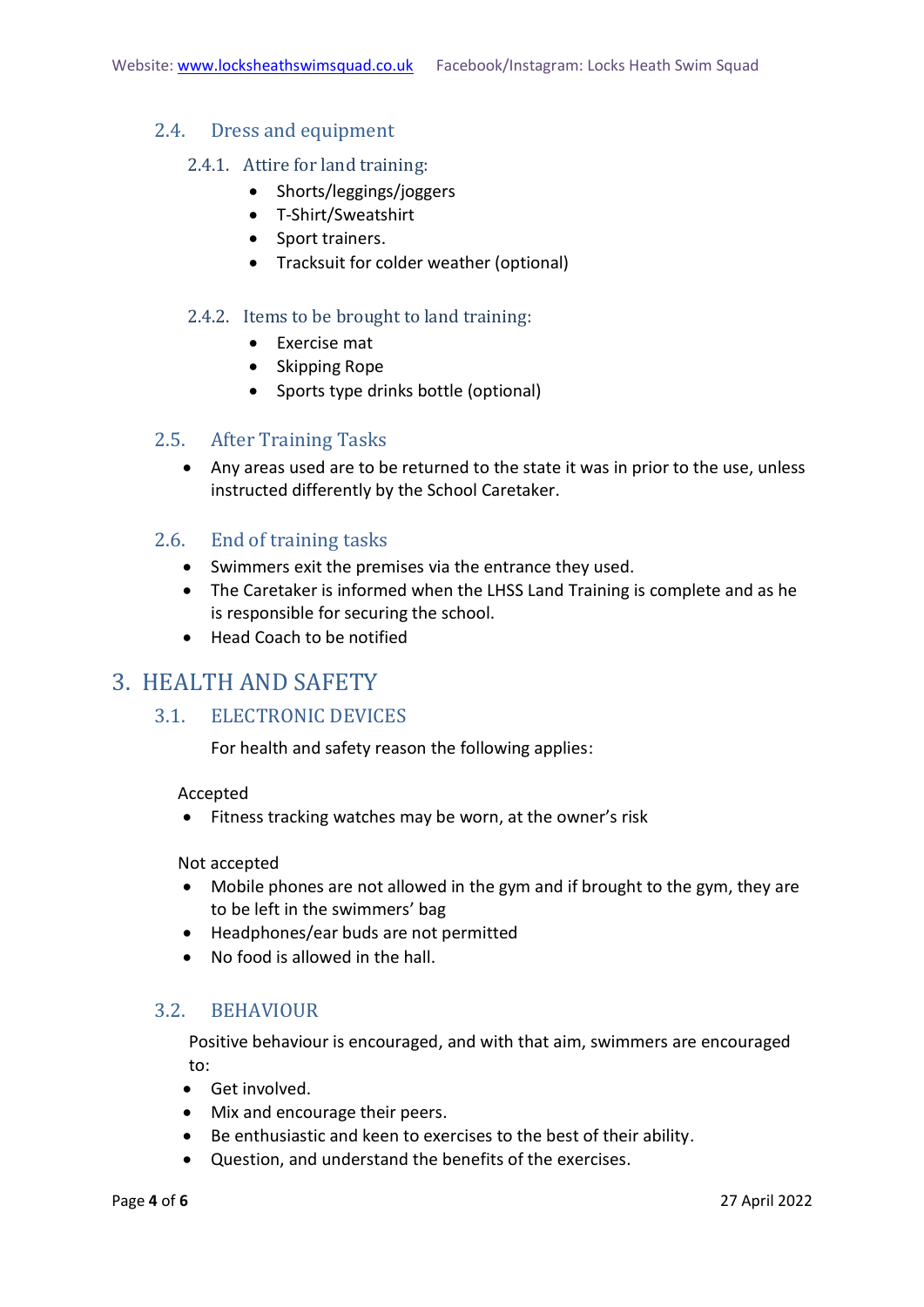[Bad behaviour will be challenged, recorded and if necessary, reported to and discussed with parent/guardian. In extreme cases this may lead to the swimmer being excluded from future Land Training sessions for an indefinite period].

• Note, all applicable LHSS Policies apply during Land Training sessions

#### <span id="page-4-0"></span>3.3. ISSUES

Any issues, concerns or advise should be directed to the Head Coach in the first instance.

## <span id="page-4-1"></span>4. ANNEX A – Photos





*Figure 1-1. Wall bars and benches in the school hall. Figure1-2. Black mats rolled up and standing in the corner.*



*Figure 2. Training aids are stored in the grey cabinets.*



*Figure 4.1. Directions to the school hall. Figure 4.2. Through this gate.*



*Fig 3. Sports store on the wall of the school's pool.*